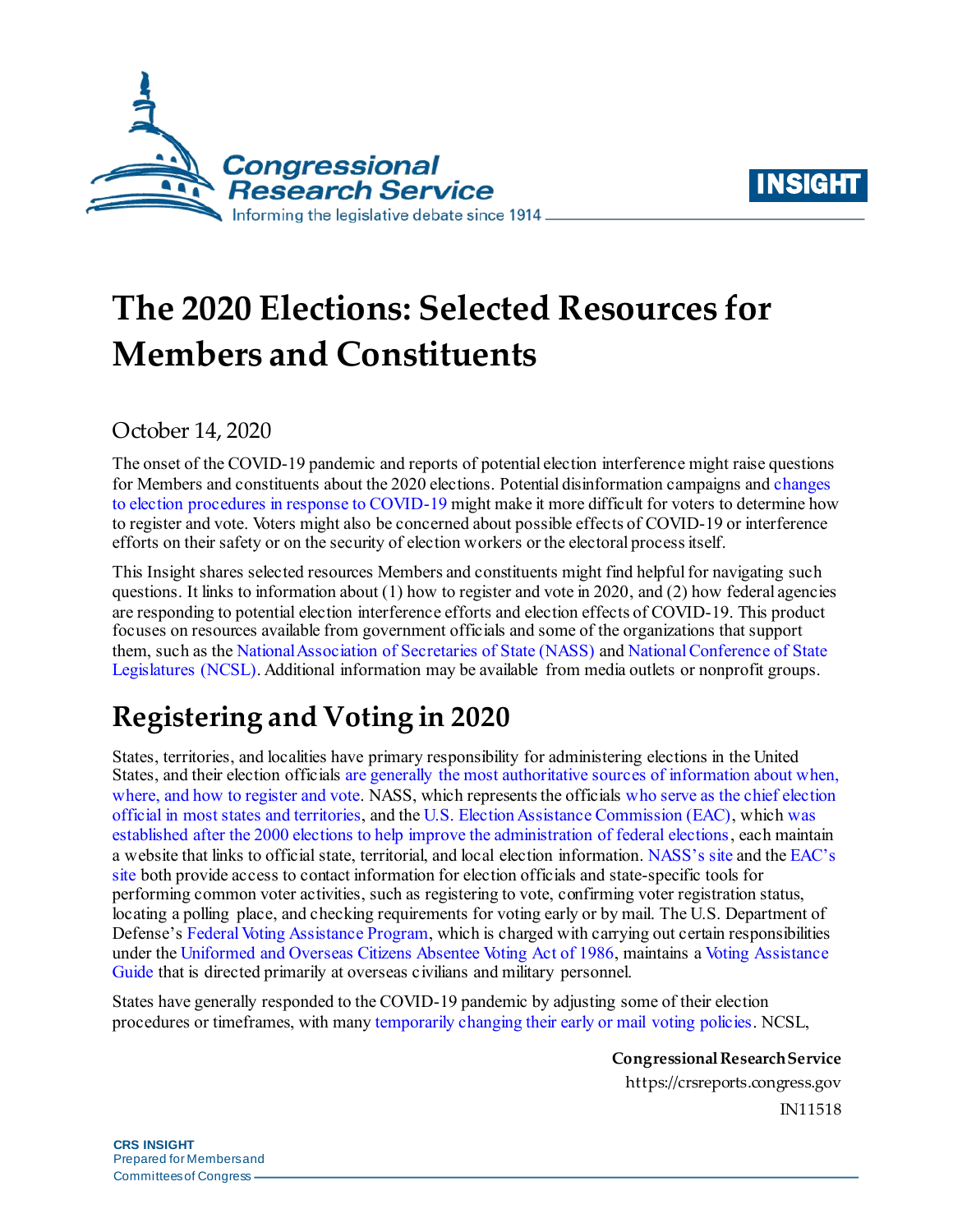which supports state [legislators,](https://crsreports.congress.gov/product/pdf/R/R45549) and NASS are both tracking changes to mail or early voting policies and updating pages at regular intervals. [NCSL's page](https://www.ncsl.org/research/elections-and-campaigns/absentee-and-mail-voting-policies-in-effect-for-the-2020-election.aspx) provides information about voter eligibility for mail voting in each state in 2020, automatic mailing of mail ballots or mail ballot applications, and timeframes for processing mail ballots; an[d NASS's page](https://www.nass.org/node/1967) offers updates about eligibility for mail or early voting, early voting periods, and mail ballot request and receipt deadlines.

## **Federal Responses to Interference Efforts and COVID-19**

Federal agencies are charged with carrying out a number of activities that are intended to protect voters, election workers, or the electoral process, such a[s enforcing federal protections for voting rights](https://www.justice.gov/crt/voting-section) and [prosecuting federal election offenses.](https://www.justice.gov/criminal/file/1029066/download) Especially following investigations of election interference in the 2016 election cycle and the onset of the COVID-19 pandemic in the 2020 cycle, however, they also conduct activities that are directed specifically at addressing one or both of those challenges.

Federal responses to the COVID-19 pandemic have focused on helping states, territories, and localities secure their election processes, election workers, and voters against effects of the disease. Congress has provided—and charged the EAC with administering[—dedicated COVID-19 elections grant funding](https://www.eac.gov/payments-and-grants/2020-cares-act-grants) and other grant funds that states, territories, and DC [can choose to apply to COVID-19-related costs](https://www.eac.gov/election-officials/guidance-use-hava-funds-expenses-related-covid-19). The [EAC](https://www.eac.gov/election-officials/coronavirus-covid-19-resources) and other entities, including th[e Centers for Disease Control and Prevention](https://www.cdc.gov/coronavirus/2019-ncov/community/election-polling-locations.html) and a joint working [group](https://www.eac.gov/election-officials/voting-by-mail-absentee-voting) led by the U.S. Department of Homeland Security's (DHS's[\) Cybersecurity and Infrastructure](https://www.cisa.gov/about-cisa)  [Security Agency \(CISA\),](https://www.cisa.gov/about-cisa) have also provided resources to help election officials adapt to election effects of COVID-19.

Some of the federal response to attempted election interference is also aimed at helping states, territories, and localities secure their elections. DHS [designated election systems as critical infrastructure](https://www.dhs.gov/news/2017/01/06/statement-secretary-johnson-designation-election-infrastructure-critical) in January 2017. The [designation e](https://crsreports.congress.gov/product/pdf/IF/IF10677)stablished an [Election Infrastructure Subsector](https://crsreports.congress.gov/product/pdf/IF/IF11445) and led to creation of new mechanisms that federal, state, territorial, and local officials and private-sector election vendors can use to communicate and coordinate about elections issues, including [a Government Coordinating Council,](https://www.cisa.gov/government-coordinating-councils) a [Sector Coordinating Council,](https://www.cisa.gov/sector-coordinating-councils) th[e Elections Infrastructure Information Sharing and Analysis Center](https://www.cisecurity.org/ei-isac/)  [\(ISAC\),](https://www.cisecurity.org/ei-isac/) and a[n Elections Industry Special Interest Group](https://www.it-isac.org/special-interest-groups) at th[e Information Technology ISAC](https://www.it-isac.org/about).

CISA, through which DHS performs its role a[s sector-specific agency](https://www.cisa.gov/sector-specific-agencies) for the Election Infrastructure Subsector, also provides states, territories, localities, and vendors wit[h resources](https://www.cisa.gov/election-security-library) an[d services](https://www.cisa.gov/sites/default/files/publications/19_0531_cisa_election-security-resources-guide-may-2019.pdf) to help secure their systems and has launched a number of election security initiatives, including [#Protect2020](https://www.cisa.gov/protect2020), the [Countering Foreign Influence Task Force](https://www.cisa.gov/cfi-task-force), th[e Crossfeed Pilot Program](https://www.cisa.gov/crossfeed), and, in collaboration with the EAC, th[e Election Risk Profile Tool.](https://www.cisa.gov/election-risk-profile-tool) In addition to such collaborations, the EAC administers [grant](https://www.eac.gov/payments-and-grants/election-security-funds)  [funding](https://www.eac.gov/payments-and-grants/election-security-funds) Congress provided for states, territories, and DC in response to election interference concerns and shares [election security resources](https://www.eac.gov/election-officials/election-security-preparedness) like a cybersecurity training it helps make available to election officials.

Attempts to interfere in elections differ from COVID-19 in at least one important respect: they are intentional human actions. That has prompted additional federal responses to interference efforts beyond helping states, territories, and localities secure their elections, including collecting intelligence about potential interference threats, investigating efforts to interfere in elections, and imposing penalties for attempted interference. The directors of the [Federal Bureau of](https://www.fbi.gov/about)  [Investigation,](https://www.fbi.gov/about) the [National Security Agency,](https://www.nsa.gov/about/) CISA, and the [National Counterintelligence and](https://www.dni.gov/index.php/ncsc-home)  [Security Center](https://www.dni.gov/index.php/ncsc-home) released a [video i](https://www.fbi.gov/video-repository/interagency-election-security-psa-100520.mp4/view)n October 2020 describing the roles each of their agencies play in responding to attempted election interference. More information about how those and other election security efforts are distributed and coordinated across federal agencies is also available in a [CRS report about campaign and election security policy.](https://crsreports.congress.gov/product/pdf/R/R46146)